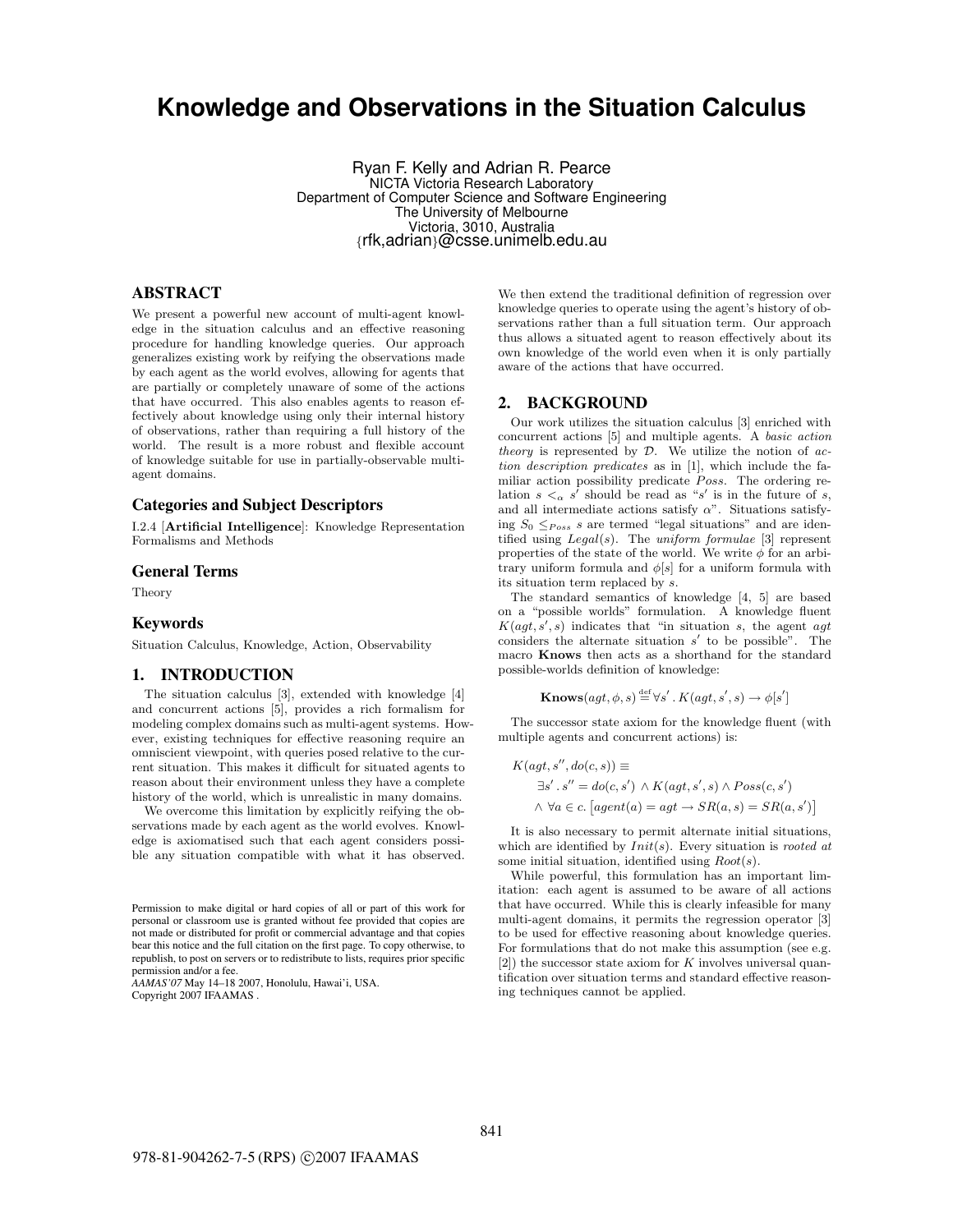To construct a more general formalism while retaining regression as a reasoning tool, we utilise the recently developed notion of *persistence condition* [1]. The operator  $\mathcal{P}_{\mathcal{D}}(\phi, \alpha)$ produces a uniform formula that will hold in s if and only if  $\phi$  will remain true in all future situations brought about by actions satisfying  $\alpha$  (we say  $\phi$  persists under  $\alpha$ ):

$$
\mathcal{D} \models (\forall s' \, . \, s \leq_\alpha s' \rightarrow \phi[s']) \equiv \mathcal{P}_\mathcal{D}(\phi, \alpha)[s]
$$

# 3. NEW SEMANTICS OF KNOWLEDGE

To generalize the existing account of knowledge in a robust way, we introduce a distinction between actions, which cause changes to the state of the world, and observations, which cause an agent to become aware of some change in the state of the world.

Definition 1. An observation is a notification received by an agent that makes it aware of some change in the state of the world. When an agent receives such a notification, we say that it "observed" or "perceived" that observation.

For simplicity we assume that agents perceive observations in the same instant as the actions causing them. We make no commitment as to how these notifications are generated, preferring a clean delineation between the task of observing change and the dynamics of knowledge update.

Let us introduce an additional sort Observation to the situation calculus, for the moment without commitment towards what this sort will contain. We then introduce the function  $Obs(agt, c, s) = o$ , returning a set of observations, to mean "when the actions  $c$  are performed in situation  $s$ , agent  $agt$  will perceive the observations  $o$ ".

The concept of an observation history follows naturally it is the sequence of all observations made by an agent as the world has evolved. Using  $\epsilon$  to represent the empty history, the function  $ObsHist$  can be defined to give the observation history associated with a particular situation:

$$
Init(s) \rightarrow ObsHist(agt, s) = \epsilon
$$
  
ObsHist(agt, do(c, s)) = h \equiv \exists o. Obs(agt, c, s) = o  

$$
\land (o = \{\} \rightarrow h = ObsHist(agt, s))
$$

$$
\land (o \neq \{\} \rightarrow h = o \cdot ObsHist(agt, s))
$$
 (1)

There is a strong analogue between situations and observation histories. A situation represents a complete, global history of all the actions that have occurred in the world, while an observation history is an agent's local history of all the observations it has made. The situation is an omniscient view of the world, the observation history a local view.

It is a basic tenet of epistemic reasoning that an agent's knowledge must depend solely on its local history: the knowledge that it started out with combined with the observations it has made since then. Clearly,  $s'$  should be related to s if their root situations are  $K$ -related, they result in the same sequence of observations, and  $s'$  is legal:

$$
\mathcal{D} \models K(agt, s', s) \equiv K(Root(s'), Root(s)) \land
$$
  
Legal(s')  $\land$  *ObsHist(agt, s')* = *ObsHist(agt, s)* (2)

Unfortunately this formulation cannot be used directly in a basic action theory, as these require that fluent change be specified using successor state axioms. We must formulate an appropriate axiom for  $K$  which enforces equation (2).

We first introduce  $PbU(agt, c, s)$  as a notational convenience for "possible but unobservable", indicating that the actions c are possible in s, but no observations would be perceived by the agent agt if they are performed:

 $PbU(agt, c, s) \equiv Poss(c, s) \wedge Obs(agt, c, s) = \{\}$  (3)

By stating that  $s \leq_{PbU(agt)} s'$  we assert that an agent would perceive no observations were the world to change from situation  $s$  to  $s'$ . If it considers  $s$  possible then it must also consider  $s'$  possible. Following this intuition, the successor state axiom below captures the desired dynamics of  $K$ :

$$
K(agt, s'', do(c, s)) \equiv
$$
  
\n
$$
[Obs(agt, c, s) = \{\} \rightarrow K(agt, s'', s)]
$$
  
\n
$$
\land [Obs(agt, c, s) \neq \{\} \rightarrow
$$
  
\n
$$
\exists c', s'. Obs(agt, c', s') = Obs(agt, c, s)
$$
  
\n
$$
\land Poss(c', s') \land K(agt, s', s) \land do(c', s') \leq_{PbU(agt)} s'' ]
$$
 (4)

If c was totally unobservable, the agent's state of knowledge does not change. Otherwise, it considers possible any legal successor to a possible alternate situation  $s'$  that can be brought about by actions  $c'$  that result in identical observations. It also considers possible any future of such a situation in which is would perceive no more observations.

Since situations satisfying  $S_0 \leq_{PbU(agt)} s$  holds must be  $K$ -related to  $S_0$  for equation (2) to be satisfied, we cannot use  $K$  to encode the agent's initial knowledge. We introduce  $K_0$  for this purpose as follows:

 $Init(s) \rightarrow$ 

$$
K(agt, s'', s) \equiv \exists s'. K_0(agt, s', s) \land s' \leq_{PbU(agt)} s'' \quad (5)
$$

This axiomatisation is enough to ensure that knowledge meets to requirements set out in equation (2).

THEOREM 1. For any basic action theory  $D$  axiomatising knowledge according to equations  $(4,5)$ :

$$
\mathcal{D} \models K(agt, s', s) \equiv K(Root(s'), Root(s)) \land
$$
  
Legal(s')  $\land$  ObsHist(agt, s') = ObsHist(agt, s)

PROOF. Straightforward, using equations  $(1,3,4,5)$ .  $\Box$ 

Using this new formulation, an agent's knowledge is completely decoupled from the global notion of actions, instead depending only on the local information that it has observed. By allowing different kinds of term in the OBSERVATION sort, and axiomatising the Obs function in different ways, a wide variety of domains can be modelled.

Let us begin by considering the standard account of knowledge from [4]. Its basic assumption that "all agents are aware of all actions" can be captured by allowing the Observation sort to contain Action terms and including the following as an axiom:

$$
a \in Obs(ag, c, s) \equiv a \in c \tag{6}
$$

What about sensing information? We can extend the Ob-SERVATIONS sort to contain terms of the form  $(Action =$ Result) and axiomatize like so:

$$
(a = r) \in Obs(agt, c, s) \equiv
$$
  

$$
a \in c \land SR(a, s) = r \land agent(a) = agt \quad (7)
$$